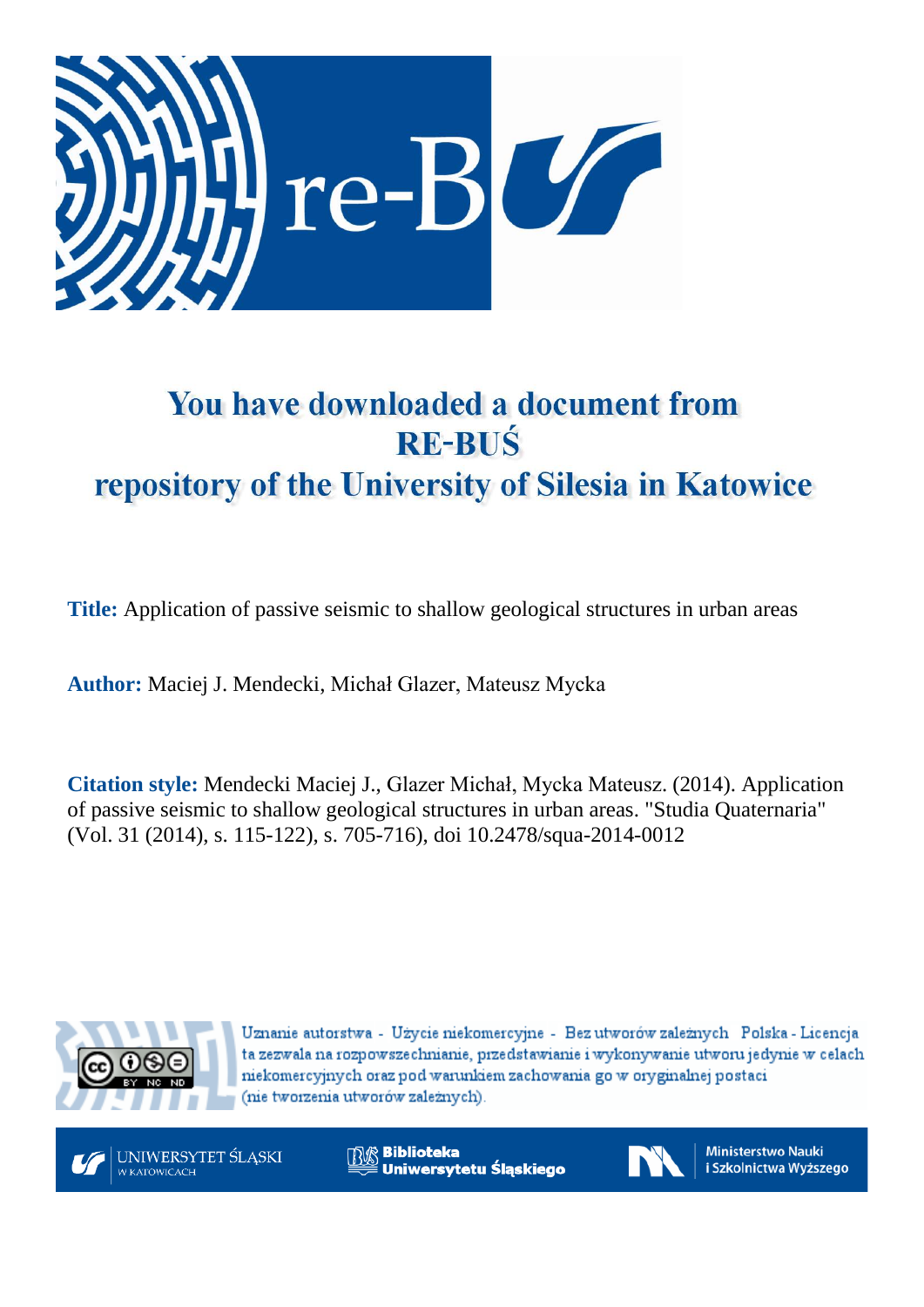DOI: 10.2478/squa-2014-0012



# **APPLICATION OF PASSIVE SEISMIC TO SHALLOW GEOLOGICAL STRUCTURES IN URBAN AREAS**

**Maciej Jan Mendecki<sup>1</sup> , Micha³ Glazer<sup>2</sup> , Mateusz Mycka<sup>1</sup>**

<sup>1</sup> Department of Applied Geology, Faculty of Earth Sciences, University of Silesia, Będzińska 60,  *41-200 Sosnowiec, e-mails: maciej.mendecki@us.edu.pl, matueszmycka@gmail.com 2 De part ment of Geo mor phol ogy, Fac ulty of Earth Sci ences, Uni ver sity of Silesia, Bêdziñska 60, 41-200 Sosnowiec, e-mail: m.glazer@o2.pl*

#### **Ab stract**

To study the shallow geological structure the Refraction Microtremor (ReMi) method was applied. This technique uses seismic noise analysis where a source of this small vibrations is the human activity e.g.: traffic, production, factories. The surveys were carried out in selected urban areas in the region of the Upper Silesian Industrial District: Sosnowiec–Pogoń, Chorzów–Chorzów Stary and Bytom–Karb. Each area is characterized by the presence of nearby roads with a very high traffic. The results of passive seismic (ReMi) were confronted with data obtained using Multichannel Analysis of Surface Waves (MASW) and resistivity imaging (RI). Seismic surveys were performed by apparatus PASI with 24 channels using geophones of 4.5Hz. The results showed that passive seismic can be satisfactorily used in such urban conditions. The shallow geological structure interpreted by seismic methods have been well-correlated with resistivity studies.

**Key words:** passive seismic, Refraction Microtremor (ReMi), seismic noise, Multichannel Analysis of Surface Waves  $(MASW)$ , Resistivity Imaging  $(RI)$ , urban area.

*Manuscriopt received 30 April 2014, accepted 30 October 2014*

# **INTRODUCTION**

Seismic noise is a ubiquitous ground vibration which propagates in the subsurface layers as a combination of Rayleigh and Love's waves. Seismic noise is caused by natural and anthropogenic sources. Vibration of natural origin (microseisms) differ from those artificially produced (microtremors). Microseisms are generated by sea and ocean waves, whereas microtremors are caused by all human activity such as traffic, industry, plant working etc. Differences exist between microseisms and cultural noise are observed in different values of the frequency band, the type of wave and generated wave modes what can be noticed in Table 1 (Nakamura 1989, Mendecki 2012).

In urban areas the seismic noise level is usually very high, which makes standard seismic survey difficult. Especially concerning the shallow method of seismic refraction and reflection. A source of this small vibrations is the human activity e.g.: traffic, production, factories. Seismic noise vibrations propagate through the subsurface layer, mainly in the form of Rayleigh waves, and finally are recorded and processed by seismic standard equipment. Passive seismic became popular tool to recognize shallow geological structure after work of Louie (2001) who gave fundamental aspects allowing to calculate the parameters of subsurface layers. Louie (2001) in his work based on earlier studies of Liu *et al.* (2000), Satoh et al (1997) and for in stance Xia *et al.* (1999). In 21st century many papers was established using the Rayleigh wave dispersion curve inversion obtained from nonsource seismic. The survey result is vertical profile of wave velocities and elastic parameters changing with depth, what was presented by Pullammanappallil *et al.* (2003), Dal Moro *et al.* (2007) Rosenblad and Li (2009) Boiero and Socco (2011) Hamimu *et al.* (2011), Strobbia *et al.* (2011), Mendecki et al. (2012) and many other. The information obtained from seismic measurements is very often useful for geo-engineering studies, especially in urban areas where large-scale in fra structures are formed e.g. Lam bert *et al.* (2007) used the Refraction Microtremor (ReMi) data to determine shear wave velocity at an urban bridge rehabilitation sit. Many publications considered the application of passive seismic methods to study subsurface structures of subsurface soils and Quaternary sediments, e.g. Gamal and Pullammanappallil  $(2011)$  checked the validity of the Refraction Microtremors Method for different soil types in Egypt, Stephenson *et al.* (2005) applied passive and active seismic methods in Santa Clara Valley to compare the results with boreholes data to 200 m. Another example, showed the ReMi method application, was presented by Eker et al. (2012) who had studied the local site characterization and seismic zonation by utilizing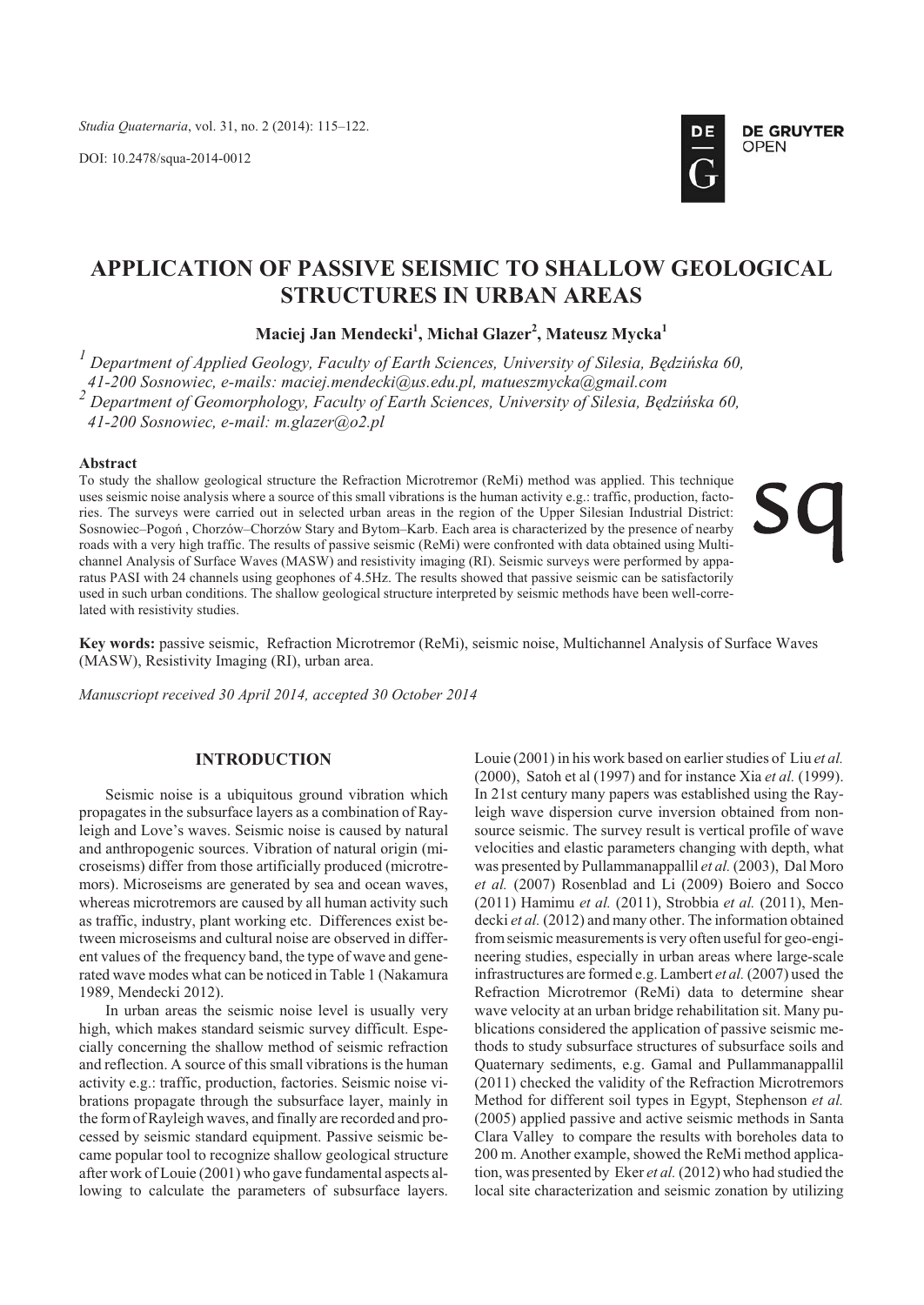**Ta ble 1**

| Characteristics of seismic noise (Mendecki 2012) |         |                                 |  |  |  |
|--------------------------------------------------|---------|---------------------------------|--|--|--|
| Source type                                      | Natural | Anthropogenic/cultural<br>noise |  |  |  |
|                                                  |         |                                 |  |  |  |

| Name (Nakamura 1989)                | Microseisms         | Microtremors                              |
|-------------------------------------|---------------------|-------------------------------------------|
| Frequency band                      | $0.1 - 0.5$ to 1 Hz | $0.5$ to $10$ Hz                          |
| Origin                              | Ocean/wind          | Traffic, industry, human<br>activity      |
| Type of generated wave              | Surface wave        | Surface $+$ body waves                    |
| Emission of Rayleigh/<br>Love waves | Rayleigh            | Love and Rayleigh<br>waves                |
| Modes                               |                     | Mainly fundamental Fundamental and higher |
|                                     |                     |                                           |

active and passive surface wave methods in the northern side of Ankara, Turkey. Similar studies can be found in study of Mendecki *et al.* (2012) where ReMi method was used as a tool to recognize the Quaternay sediments and the bedrock depth in Chorzów Stary, Poland.

# **SITE CHARACTERISTIC**

Three sites were chosen to test the applications possibilities of the Refraction Microtremor (ReMi). All three sites are located near to heavy traffic roads in Upper Silesia Industrial District. Survey profiles were situated in cities: Sosnowiec, Bytom and Chorzów.

In city of Sosnowiec, Pogoń district, the measurement profile was near to three roads: express route S86, main route 94 and street Będzinska which is one of the main streets in Sosnowiec. The survey profile is located near to Czarna Przemsza river so in geological profile of study area occurs the river sediments: mainly sands and fluvial deposit. This about twenty-meter thick layers of quaternary complex covered Triassic limestone bedrock (Wagner et al., 2009).

Second site is located in district of Karb, which belongs to city od Bytom. The survey profile is located near the cross-road of main route 88 and main route 94. Shallow geological situation is characteristic for Upper Silesian Coal Basin because over the Carboniferous bedrock occurs the thick layer of Triassic (the Buntsandstein and the Muschelkalk) and next is the layer of Quaternary which consist of sands, loamy sands and sandy loam (Razowska-Jaworek and Brodziñski, 2009).

The last site was established in Chorzów, districkt Chorzów Stary. The measurement profile is adjacent to Siemianowicka Street. This site is characterized by the lowest traffic than presented profiles previously but still noisy. The study geological profile consists of Quaternary sands and loam sand, and dusty clays which are product of Carboniferous layer erosion. This complex covered Carboniferous mudstones and sandstones (Wyczółkowski, 1957, Cudak and Wantuch, 2009).

# **METHODOLOGY**

In general the surface waves can be generated by two ways: "passive way" and "active way". The active way means that seismic energy is intentionally generated at a specific location relative to the geophone spread and recording

begins when the source energy is imparted into the ground. This is in contrast to the passive way surveying, also called "microtremor surveying", or as "refraction microtremor" surveying, where there is no time breaks and motion from ambient energy generated by cultural noise, wind, wave motion, etc. at various and usually unknown locations (Louie 2001, Pullammanappallil *et al.* 2003, Dal Moro *et al.* 2007, Rosenblad and Li 2009, Boiero and Socco 2011, Hamimu *et al.* 2011, Strobbia *et al.* 2011). In this paper beside Refraction Microtremor technique the active method of Multichannel Analysis of Surface Waves had been applied (Park *et al.*) 1999, Xia *et al.* 1999).

During study a linear arrays with 24 geophone channels connected to a recorder made by PASI company was applied. Twenty four of 4.5 Hz geophones were used to record surface waves and seismic noise. The spacing between geophones was 5 m, while the total profile length was 115 m offset (for active seismic) was in -5m of the profile. On each survey line ReMi and MASW methods were applied.

The both technique are based on two fundamental ideas:  $(1)$  common seismic-refraction recording equipment, set out in a way almost identical to shallow P-wave refraction surveys, can effectively record surface waves at frequencies as low as  $4.5$  Hz; and  $(2)$  a simple, two dimensional slowness-frequency (p-f) transform of a record can separate Rayleigh waves from other seismic arrivals and allow recognition of true phase velocity against apparent velocities (Louie 2001). Collected data were analysied by an application of software provided for the surface waves inversion procedure. The WinMASW program (Dal Moro *et al.* 2007), prepared by Eliosoft firm, has been applied to process survey result. In general, software employs the same matematical technique to analyse active and passive records. Firstly, recorded data in time domain have been submitted for  $p-\tau$ trans formation. This transformation takes a record section of multiple seismograms, with seismogram amplitudes relative to distance and time  $(x-t)$ , and converts it to amplitudes relative to the ray parameter p (the inverse of apparent velocity) and an intercept time  $\tau$  (Louie 2001). The next step takes each p-t trace and computes its complex Fourier transform intercept time direction (Louie 2001). This completes the transform of a record from distance-time  $(x-t)$  into p-frequency  $(p-f)$  space. The ray parameter p for these records is the horizontal component of slowness (inverse velocity) along the seismic spread (line). If one identifies trends within these axes where a coherent phase has significant power, then the slowness-frequency picks can be plotted for dispersion analysis (Louie 2001). Dispersive phases show the distinct curve of normal modes in low velocity surface layers: sloping down from high phase velocities (low slowness) at low frequencies to lower phase velocities (high slowness) at higher frequencies (Louie 2001). Dispersion, or change in phase velocity with frequency, is the fundamental property utilized in surface wave methods. One-dimension vertical changes of shear wave velocity  $(V<sub>S</sub>)$  can be calculated by mathematical inversion of the dispersive phase velocity of surface waves. Surface wave dispersion can be significant in the presence of velocity layering, which is common in the near-surface environment. There are other types of surface waves, or waves that travel along a surface, but in this application we are con-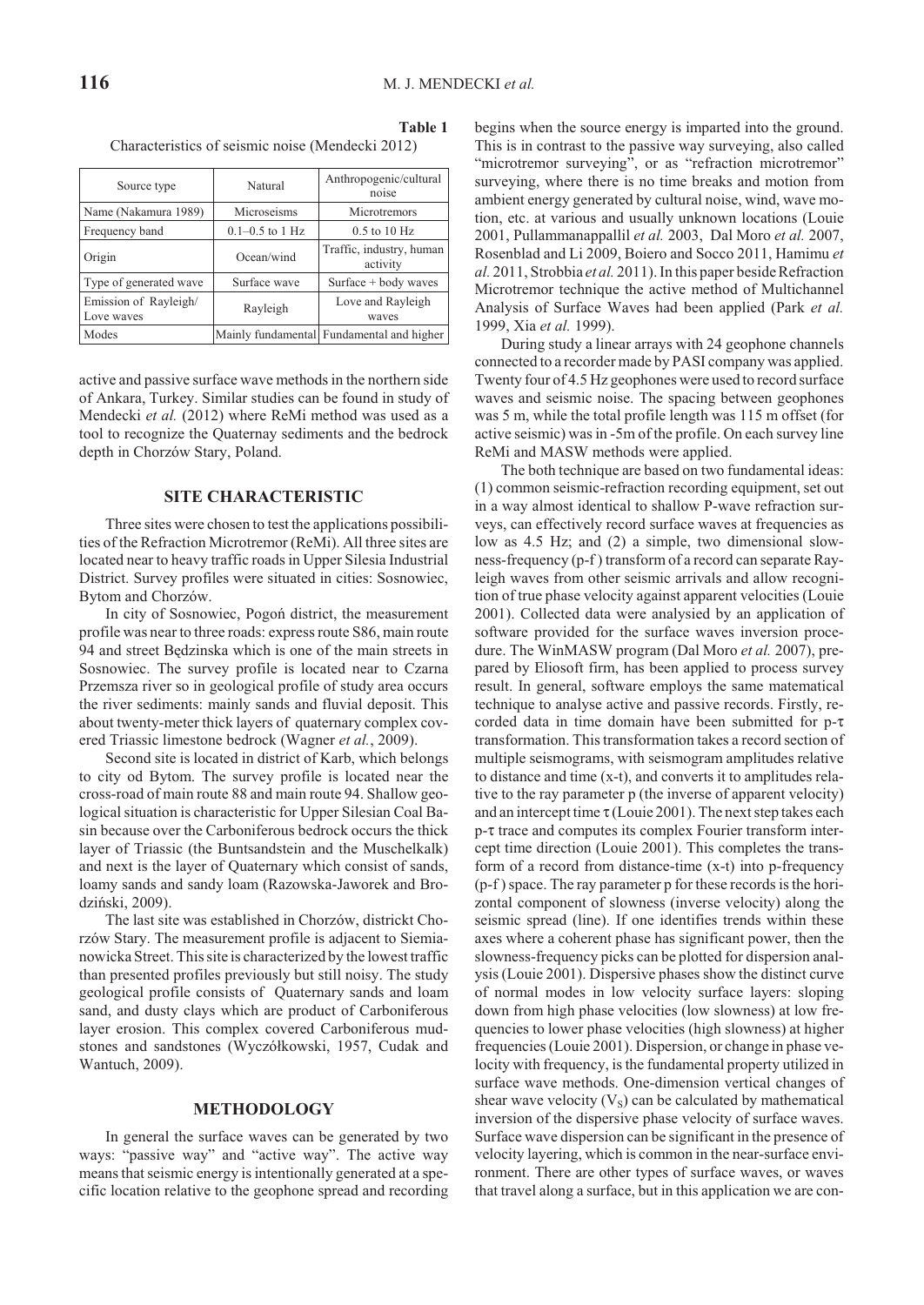

**Fig. 1.** Resistivity cross-sections with lithological interpretation: a) Sosnowiec, b) Bytom and c) Chorzów.

cerned with the Rayleigh wave, which is also called "ground" roll" since the Rayleigh wave is the dominant component of ground roll (Xia *et al.* 1999, Louie 2001, Dal Moro *et al.* 2007).

Genetic Algorithms (GAs) have been proposed to find the best inverse solution and thus the appropriate VS model. Giancarlo dal Moro, author of WinMASW software, used GAs to solve the inversion of Rayleigh dispersion curve (Dal Moro *et al.* 2007). The fundamental aspect characterizing the Genetic Algorithms is evolutional scheme that the fittest models survive and reproduce, the others disappear. The main advantage of this class of optimizations is that they tend to avoid the attraction of local minima and their randombut-driven search schemes try to reach an optimal solution by considering all of the regions of a user-defined search space.

The inversion process can stop after a fixed number of generations or when the fitness of an individual reaches a certain previously-fixed value (Ramillien 2001, Dal Moro 2007).

Before the inversion routine the modelling of dispersion curves was performed. Calculated models based on lithological information obtained from resistivity cross-sections. Models allowed to formed ranges of a search space where next GA looked for the fittest model of ground. Main inversion parameters – number of generations and number of individuals in one generation – were set as  $30$  generation and  $30$ individuals.

Beside seismic methods, the Resistivity Imaging (known also as electrical resistivity tomography, ERT) was carried out over the survey profile. Electrical resistivity surveys have been used for many decades in hydrogeological (Binley and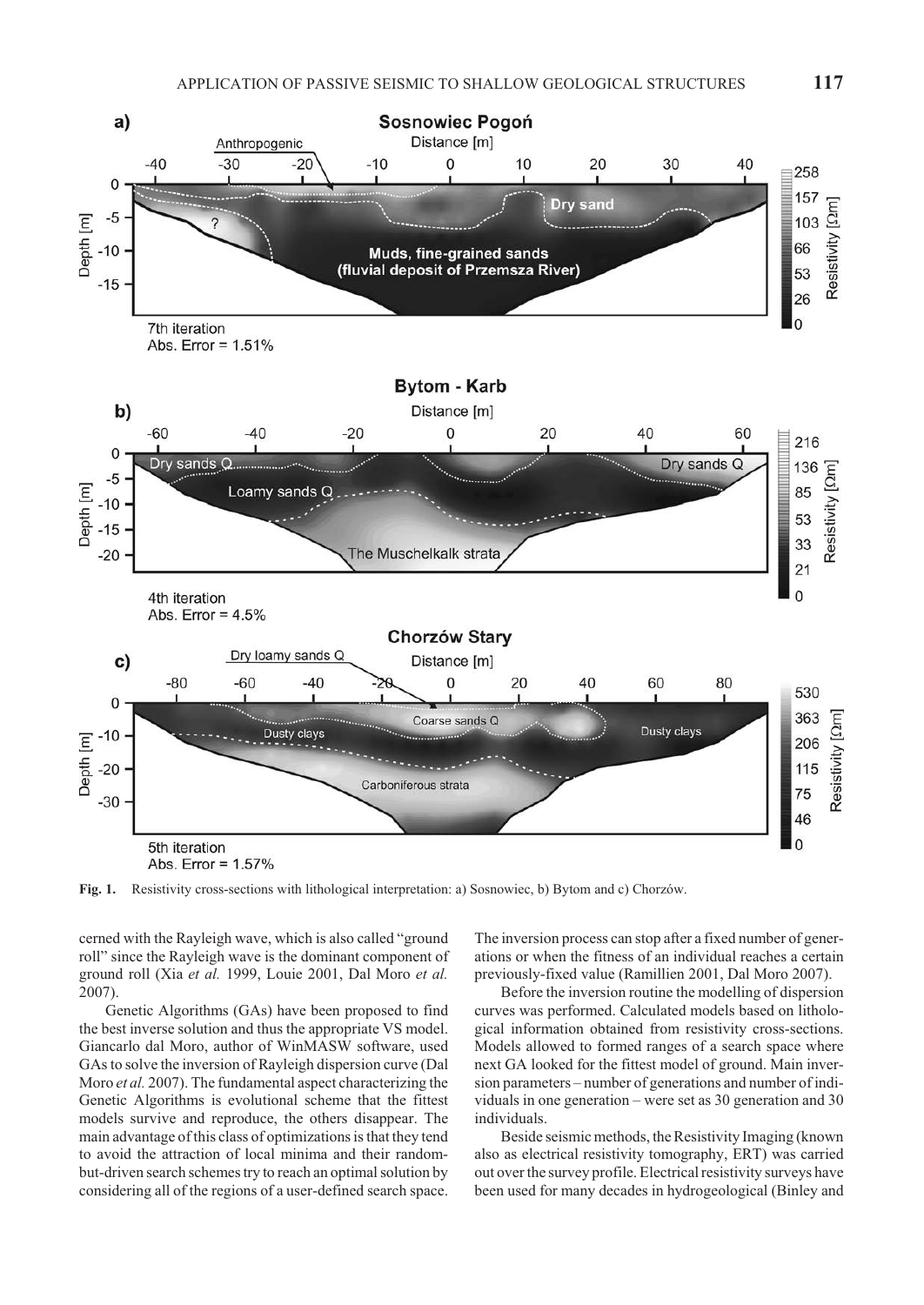# **118** M. J. MENDECKI *et al.*

# **Ta ble 2**

The seismic result of ReMi and MASW for Sosnowiec–Pogoń profile

|                     | ReMi     |                 |                    | <b>MASW</b> |                 |                    |
|---------------------|----------|-----------------|--------------------|-------------|-----------------|--------------------|
| Parameter           | Layers   |                 |                    | Layers      |                 |                    |
| rock type           | dry sand | fluvial deposit | Triassic limestone | dry sand    | fluvial deposit | Triassic limestone |
| $*Vs$ [m/s]         | 167      | 272             | 2648               | 178         | 263             | 2679               |
| $Vs *STD [m/s]$     | 4        | 4               | 421                |             | 2               | 485                |
| thickness [m]       | 8.2      | 22.2            | Inf.               | 8.7         | 26.0            | inf.               |
| thickness *STD [m]  | 0.5      | 0.8             | $\sim$             | 0.2         | 5.3             | ٠                  |
| $*Vp[m/s]$          | 348      | 566             | 5512               | 371         | 547             | 5577               |
| density $[g/cm^3]$  | 1.80     | 1.92            | 2.47               | 1.81        | 1.91            | 2.47               |
| Vp/Vs ratio         | 2.08     | 2.08            | 2.08               | 2.08        | 2.08            | 2.08               |
| Poisson ratio       | 0.35     | 0.35            | 0.35               | 0.35        | 0.35            | 0.35               |
| shear modulus [MPa] | 50       | 142             | 17322              | 57          | 132             | 17750              |

 $*Vs$  – shear velocity, STD – standard deviations, Vp – primary wave velocity

**Ta ble 3**

## The seismic result of ReMi and MASW for Bytom–Karb profile

|                     | ReMi     |             |                          | <b>MASW</b> |             |                          |
|---------------------|----------|-------------|--------------------------|-------------|-------------|--------------------------|
| Parameter           | Layers   |             |                          | Layers      |             |                          |
| rock type           | dry sand | loamy sands | the Muschelkalk          | dry sand    | loamy sands | the Muschelkalk          |
| $*Vs$ [m/s]         | 209      | 326         | 2830                     | 190         | 334         | 3007                     |
| $Vs *STD [m/s]$     | 2        | 8           | 352                      | 6           | 16          | 558                      |
| thickness [m]       | 6.4      | 11.3        | Inf.                     | 6.8         | 10.2        | inf.                     |
| thickness *STD [m]  | 0.3      | 0.9         | $\overline{\phantom{a}}$ | 0.6         | 0.8         | $\overline{\phantom{a}}$ |
| $\sqrt[k]{p}$ [m/s] | 435      | 679         | 5891                     | 396         | 695         | 6260                     |
| density $[g/cm3]$   | 1.85     | 1.96        | 2.49                     | 1.83        | 1.97        | 2.50                     |
| Vp/Vs ratio         | 2.08     | 2.08        | 2.08                     | 2.08        | 2.08        | 2.08                     |
| Poisson ratio       | 0.35     | 0.35        | 0.35                     | 0.35        | 0.35        | 0.35                     |
| shear modulus [MPa] | 81       | 208         | 19915                    | 66          | 219         | 22619                    |

 $*Vs$  – shear velocity, STD – standard deviations, Vp – primary wave velocity

Kenmna 2005, Kowalska et al. 2012), mining (Żogała et al. 2013) and geotechnical investigations (Rudzki 2002). More recently, it has been used for environmental surveys (Mendecki *et al.* 2012, Kowalczyk *et al.* 2014).

The goal of electrical measurements is to determine the subsurface resistivity distribution. From surface surveys the apparent resistivity is obtained and the real resistivity of the subsurface can be estimated by application of inversion techniques. The fundamental physical law used in resistivity surveys is Ohm's Law that governs the flow of current in the ground. This well-known method was applied for lithological changes recognition. Basics of the resistivity method and data inversion can be found in many studies and paper, especially in Telford *et al.* (1990), Loke *et al.* (2003), Loke (2004) and Binley and Kenmna (2005). Informations about electrical properties of rock are described e.g. in book of Schön (1996).

# **RE SULTS**

All seismic measurements were carried out with 115meter-long profile on surface and provided the 1-D vertical S-waves profile on the center. The seismic result were referred to the central part of resistivity cross-section (Fig. 1) because the middles of both surveys line were situated in the same place. Because different electrode spacing were applied, a different maximum depth of investigation were obtained. It resulted from accessibility of surface space in field.

#### **Sosnowiec–Pogoñ**

The resistivity measurement were performed on 100meter-long profile what allowed to obtain about 20 m maximum depth of investigation. The resistivity imaging result (Fig. 1a) mainly consists of relative higher resistivity anomaly  $(50-100 \text{ m})$  near surface on the entire length of the profile which is related to Quaternary dry sands. In those shallow structures can be distinguish additional higher anomaly with  $100-200$  m resistivity values. This layer is an anthropogenic remains after terrain leveling near to Faculty of Earth Sciences of University of Silesia. Beneath this complex large low resistivity anomaly with values of  $0-50$  m can be observed and it is related to fluvial deposit of Czarna Przemsza River. Seismic results from ReMi and MASW yielded similar values for shallow structures. The S-wave velocities in dry Quaternary sands are about  $167-178$  m/s and thickness of this layer is about 8–9 m. The layer composed of mud and fine-grained sands deposit is characterized by Vs with values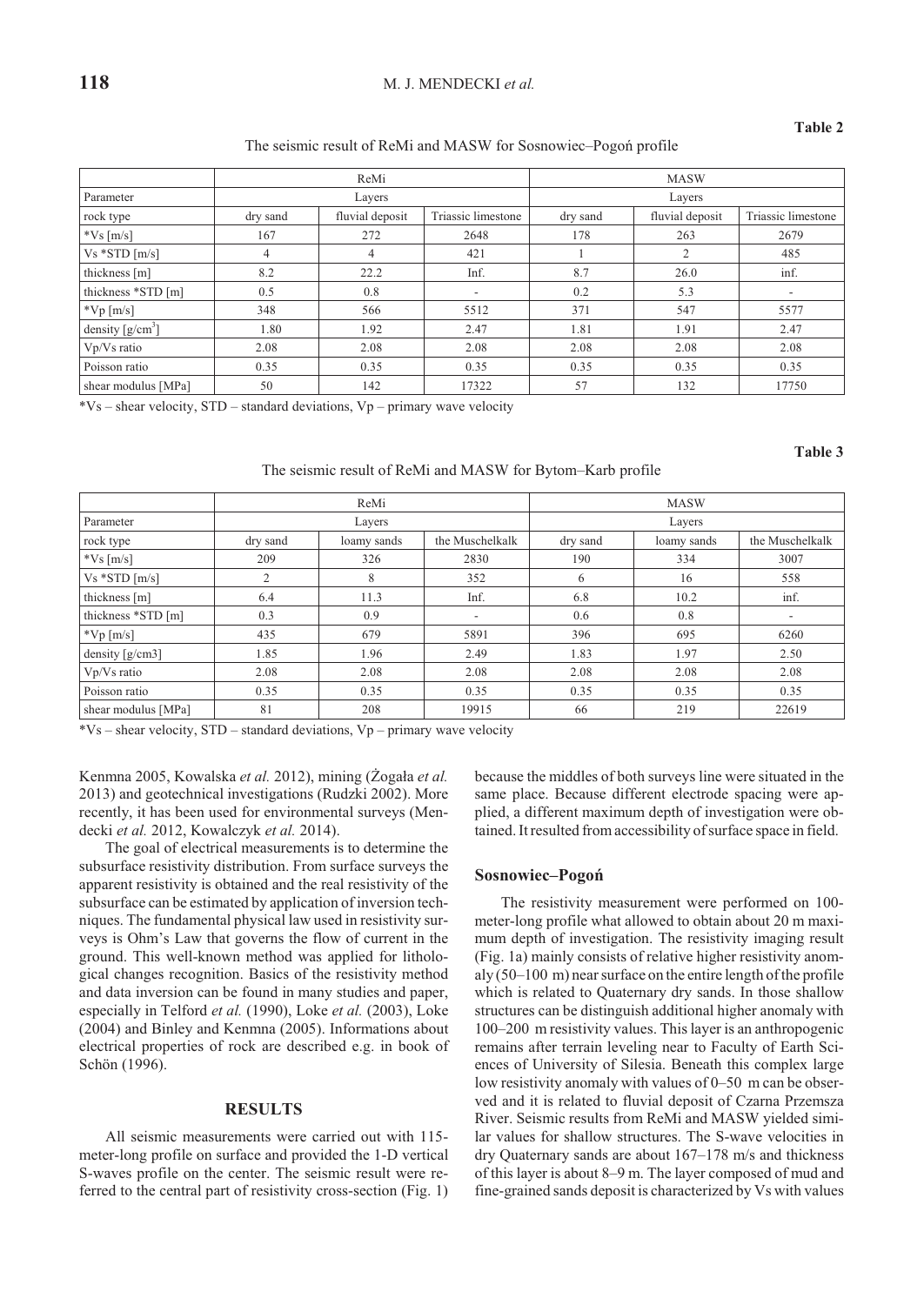in range of  $220-260$  m/s while a discrepancy of thickness value a is observed in deeper layers. MASW interpreted it as 26 m but ReMi showed 22.2 m. Below Quaternary complex Triassic limestone can be found with S-waves velocities in range of 2600–2700 m/s. Thickness of limestone is assumed as infinity. Because resistivity profile was not long (maximal depth of investigation  $19.7$  m) the Triassic limestone are not present in central part of the cross-section. Probably, high resistivity anomaly in left part of the section is related to this rigid strata. In table 2 other elastic parameters are shown such as approximately values of density, Poisson ratio and shear modulus.

# **Bytom–Karb**

In this case in central part of the 140-meter-long resistivity cross-section (Fig. 1b) three layer are interpreted. Shallow Quaternary dry sands with resistivity values 40–60 m which covered loamy sands characterized by low resistivity anomaly  $(0-40 \text{ m})$ . This overburden is lying on the Triassic strata related to relative high resistivity values in range of 60 m up to 200 m. Both seismic result yield good correlation of layer thickness obtained from Resistivity Imaging. The shallowest layer is about 6.4–6.8 thick and has S-wave velocities in range of 190–210 m/s. The loamy sands are 10.2–11.3 thick and velocity range is about 320–340 m/s. The Triassic strata S-wave velocity ranges from 2800 to 3000 m/s and their thickness is assumed as infinity. Table 3 contains also information about elastic parameters as previous.

# **Chorzów–Chorzów Stary**

The 200-meter-long resistivity profile (Fig. 1c) showed a Quaternary sand insert (200-500 m) in weathered Carbonif erous dusty clays  $(0-100 \text{ m})$  which covers the Carboniferous rigid strata (200 m). Seismic method interpreted in the Quaternary insert two layers. The first low velocity layer about 90 m/s and  $1.3-1.8$  m thick. The second, consisting of coarse sands, is characterized by S-waves velocity in range of about  $320-360$  m/s and  $8.1-8.7$  m thick. Below are weathered rocks with relative lower value of velocity (287–342 m/s). This layer has a thickness discrepancy. ReMi showed that thickness is equal to 7.4 m but  $MASW - 9.3$  m. The deepest layers are Carboniferous formations where S-waves velocities are changed in range of 2200–2800 m/s and this complex is treated as hemisphere. Table 4 contains all results obtained from both seismic technique.

# **DIS CUS SION**

All collected seismic data showed a satisfactory results  $(Fig. 2)$ , especially for shallow structure, where waves propagate with relative higher frequency for both technique. However, different depth of consolidated rock can be observed in Sosnowiec and Chorzów profile (Fig. 2). It can be explained that the maximum propagated wavelength and hence, the investigation depth, is affected directly by the minimum frequency that can be generated and recorded.

The spatial sampling (receiver spacing) affects not only the minimum wave length but also the lateral resolution of the spread. Lateral velocity variations and near-surface anoma-



Fig. 2. Comparison of MASW and ReMi results obtained for selected sites. Results represent subsoil models with shear wave velocities (Vs), densities and thicknesses of interpreted layers.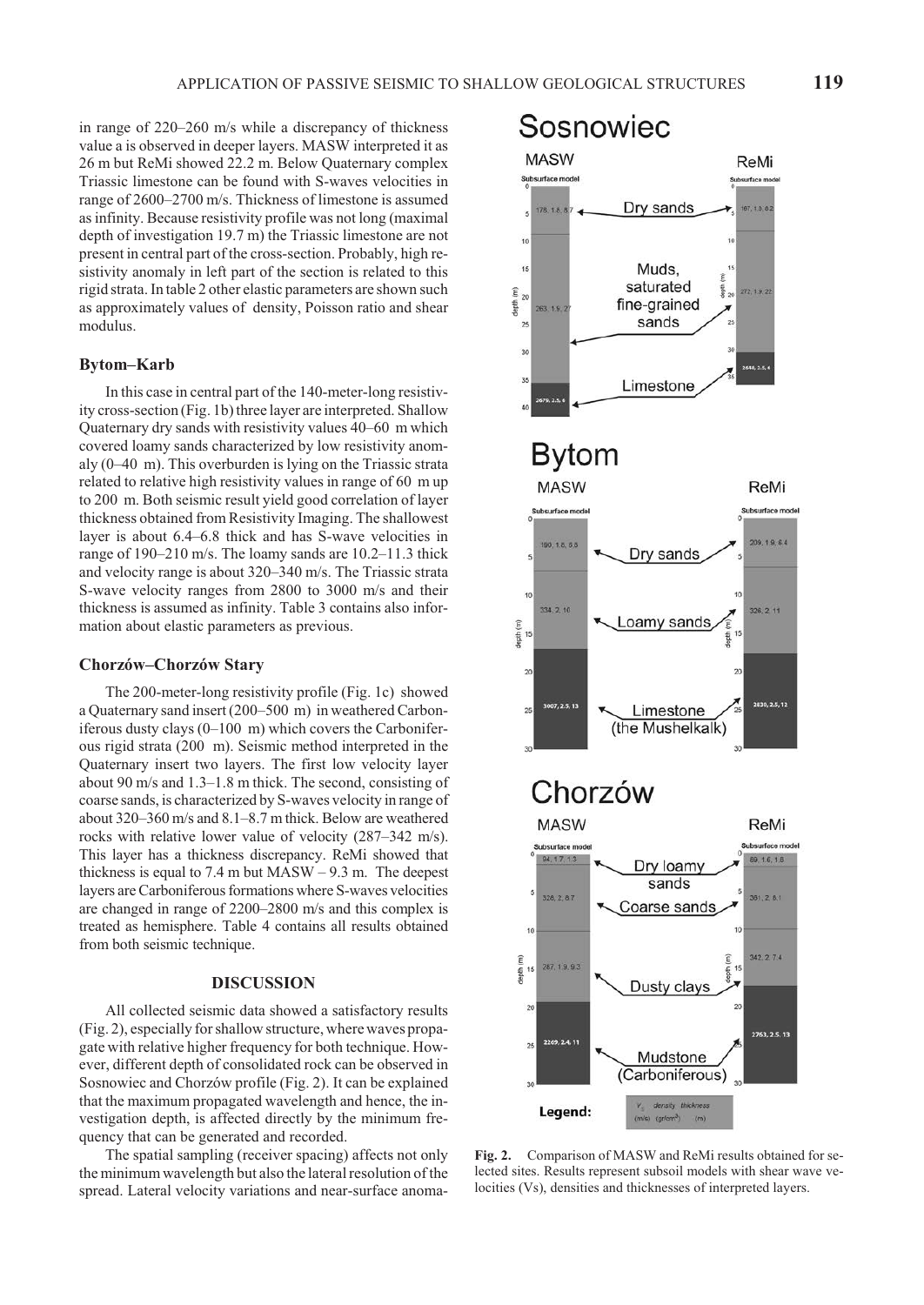# **Ta ble 4**

The seismic result of ReMi and MASW for Chorzów–Chorzów Stary profile

|                     | ReMi           |              |             |                          | <b>MASW</b>    |              |             |                         |
|---------------------|----------------|--------------|-------------|--------------------------|----------------|--------------|-------------|-------------------------|
|                     |                |              | Layers      |                          | Layers         |              |             |                         |
| rock type           | dry loam sands | coarse sands | dusty clays | Carboniferous<br>strata  | dry loam sands | coarse sands | dusty clays | Carboniferous<br>strata |
| $*Vs$ [m/s]         | 89             | 361          | 342         | 2763                     | 94             | 328          | 287         | 2269                    |
| $Vs *STD [m/s]$     | 2              | 6            | 12          | 285                      | $\leq 1$       | 4            | 4           | 264                     |
| thickness [m]       | 1.8            | 8.1          | 7.4         | inf.                     | 1.3            | 8.7          | 9.3         | inf.                    |
| thickness *STD [m]  | ${}< 0.01$     | 0.6          | 0.2         | $\overline{\phantom{a}}$ | ${}_{0.01}$    | 0.7          | 0.4         |                         |
| $\sqrt[k]{p}$ [m/s] | 185            | 751          | 712         | 5169                     | 196            | 683          | 597         | 4245                    |
| density $[g/cm^3]$  | 1.65           | 1.98         | 1.97        | 2.45                     | 1.66           | 1.96         | 1.93        | 2.41                    |
| Vp/Vs ratio         | 2.08           | 2.08         | 2.08        | 1.87                     | 2.09           | 2.08         | 2.08        | 1.87                    |
| Poisson ratio       | 0.35           | 0.35         | 0.35        | 0.30                     | 0.35           | 0.35         | 0.35        | 0.30                    |
| shear modulus [MPa] | 13             | 259          | 231         | 18739                    | 15             | 211          | 159         | 12389                   |

 $*Vs$  – shear velocity, STD – standard deviations, Vp – primary wave velocity



Fig. 3. Mapped entire shape of dispersion curves using data from low-frequency part of modes from ReMi are compared to relative higher-frequency part of Rayleigh modes from MASW.

lies are the main target of the near-surface characterization and they have to be properly spatially sampled (Strobbia et *al.* 2011). In this context, by their nature and proximity to the geophone spread, it can be said that higher frequency active source surface waves resolve the shallower velocity structure and lower frequency passive source surface waves resolve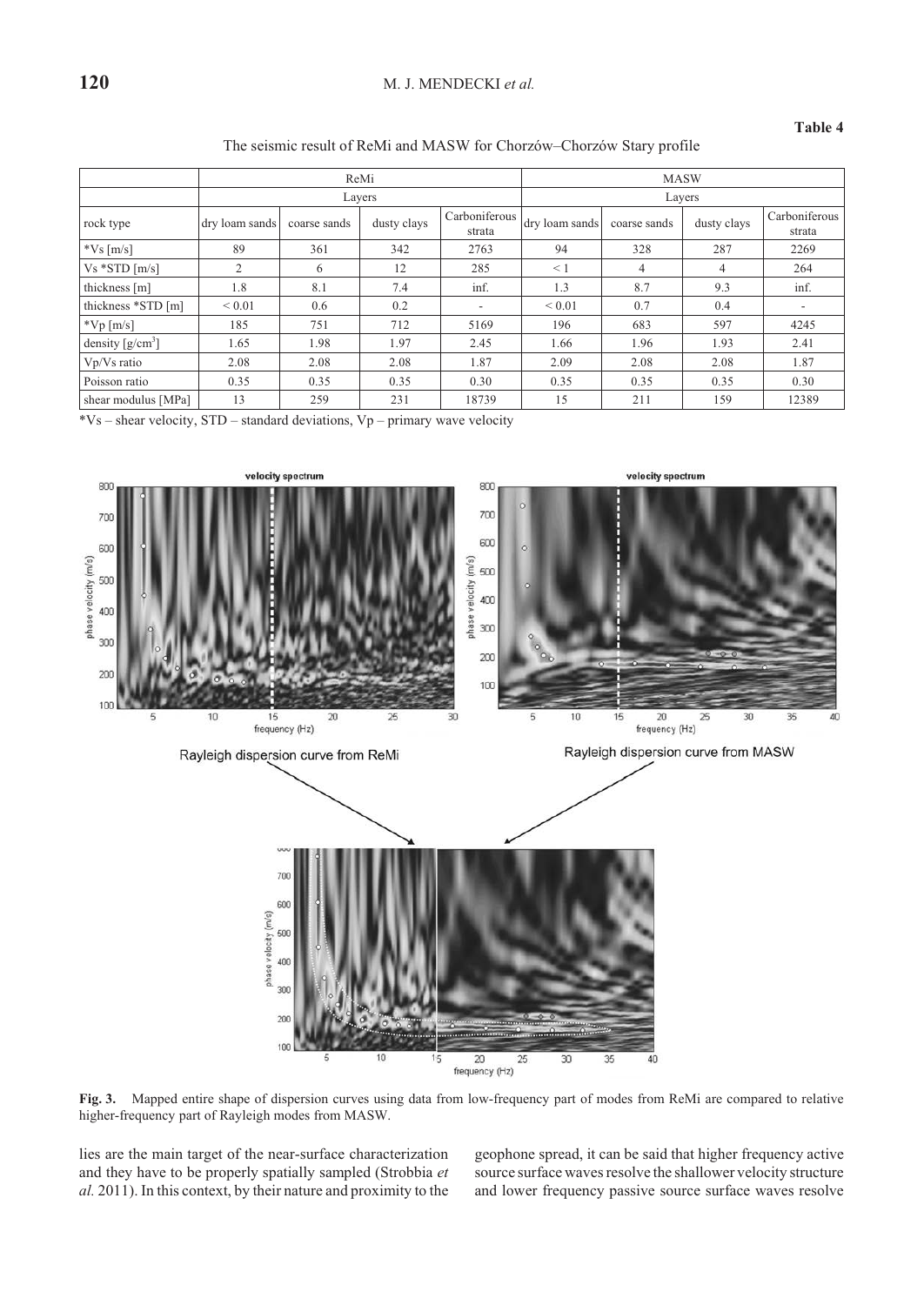**Ta ble 5**

| Rock type                   | $Vs$ [m/s]  | density $\lceil g/cm^3 \rceil$ | shear modulus [MPa] | resistivity $\lceil \Omega \rceil$ |
|-----------------------------|-------------|--------------------------------|---------------------|------------------------------------|
| coarse sands                | $320 - 360$ | $1.96 - 1.98$                  | $211 - 259$         | $300 - 500$                        |
| dry sand (Sosnowiec)        | $160 - 180$ | 1.8                            | $50 - 60$           | $50 - 100$                         |
| dry sand (Bytom)            | $190 - 210$ | 1.8                            | $66 - 81$           | $40 - 60$                          |
| dry loam sands              | $80 - 100$  | 1.6                            | $13 - 15$           | $200 - 300$                        |
| loamy sands                 | $320 - 360$ | $\overline{c}$                 | $208 - 219$         | $0 - 40$                           |
| muds (fluvial deposit)      | $260 - 270$ | 1.9                            | $132 - 142$         | $0 - 50$                           |
| dusty clays                 | $280 - 340$ | $1.93 - 1.96$                  | $159 - 231$         | $0 - 100$                          |
| Triassic limestone          | 2600-2700   | 2.47                           | 17300-17800         | $100 - 200$                        |
| the Muschelkalk (limestone) | 2800-3000   | 2.5                            | 19900-22600         | $60 - 200$                         |
| Carboniferous strata        | 2200-2800   | 2.4                            | 12000-18700         | >300                               |

Petrophysics characteristics of interpreted rocks – shear wave velocity (Vs), density, shear modulus and resistivity

the deeper velocity structure of the rock mass. When the total depth of interest is great enough to require use of passive source surveys, it is still very important to sufficiently sample the shallower depths (SeisImager/ SWTM Manual, 2009). In another words, ReMi technique yields more reliable results from deeper parts of the ground. Furthermore, it could be suggested that both technique should be applied together and shallow structure could be recovered by MASW and deeper layer, especially location of bedrock, could be found by ReMi. Application of both method allowed to reproduce entire shape of dispersion curves when low-frequency part of modes from ReMi are compared to relative higher-frequency part of Rayleigh modes from MASW (Fig. 3).

The considered methods of seismic and resistivity imaging indicated an effective recognition of subsurface Quaternary sediments. The resistivity imaging method allowed to create resistivity cross-sections which showed the changes in spatial distribution of different lithology, while the seismic methods detailed the petrophysical parameter information of observed layers. Such data set, obtained from different methods, allows to carry out a comprehensive study of subsurface structures both for cognitive aims as well as for geotechnical tasks. Due to the presented information and the lack of conclusive results for bedrock it was assumed that the ReMi method results are more reliable. In other words, the data set from shallow layers, obtained by MASW and a data set from deep layers, obtained by ReMi, should be used to further study.

Synthetic studies of Quaternary sediments at selected locations are presented in Table 5 selected only the most important petrophysical parameters studied rocks: S-wave velocity, density, shear modulus and resistivity. Results showed some similarities in values for different site. Slight variations could be caused by differ mineral contents in porous media or small differences in matrix compositions. Quaternary dry sands in each site could be a coarse sands, an increase of petrophysics parameter may be caused by increase of water content and possible clay content in porous space. Coarse sand is very loose material which should be characterized by the lowest values of elastic parameters. The presence of additional content changes those values what is observed in table 5. More complicated geology in Chorzów site showed that dusty clays could have lower elastic parameters than coarse sands. However, one could expect the opposite results. The ReMi results showed that both sediments do not differ significantly from each other. The MASW method yielded lower values and it could be result of inappropriate wave propagation from source to receivers. In table 5 parameters are mainly presented are ranges of values where the edges are the ReMi and MASW values. Results for other rocks indicated a good correlation and could be used as a reference to later studies of subsurface layers and consolidated substrate.

#### **CON CLU SIONS**

1. The passive seismic survey in urban area allowed to distinguish Rayleigh dispersion curves on phase velocity spectrum. Anthropogenic noise generated by streets and routes was strong enough and was characterized by relative high frequency, so can be registered by 4.5 Hz geophones.

2. Passive survey can be applied in areas where interference of artificial source is forbidden such as DC emission or sledgehammer impact.

3. Resistivity cross-sections are characterized by very small absolute error from 1.5% up to 4.5% what can suggest that results are reliable. It is also can be confirmed by good agreement between thicknesses of layers resistivity data and thicknesses obtained from seismic methods.

4. Application of both method: MASW and ReMi can correct to inversion solution and makes subsurface model more appropriate because both technique better mapped different part of Rayleigh dispersion curve (Fig. 3).

# **Ac knowl edge ments**

The project was funded by the National Science Centre granted under Decision No UMO-2012/05/N/ST10/03943.

# **REFERENCES**

- Binley, A., Kenmna, A., (2005), DC Resisitivity and Indcuced Polarization Methods. In eds Rubin, Y., Hubbard, S.S., Hydrogeophysic, 50, 129–156, Springer.
- Boiero, D., Socco, L.V., 2011. The meaning of surface wave dispersion curves in weakly laterally varying structures. Near Surface Geophysics, 9, 561-570.
- Cudak, J., Wantuch, A. (2009) Chorzów [In:] Wody podziemne miast Polski. Miasta powyżej 50 000 mieszkańców, ed. Z.